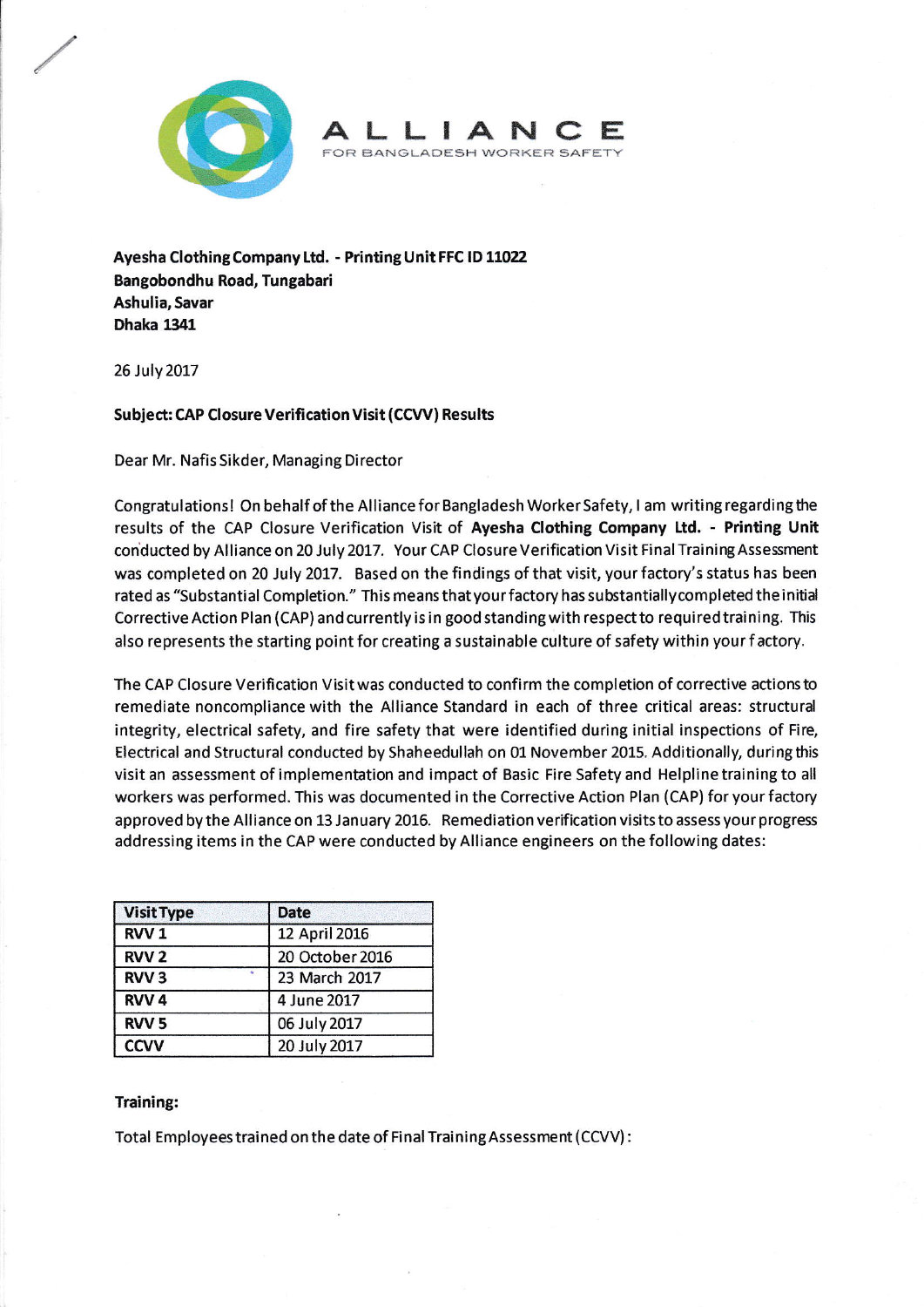| <b>Training Type</b> | <b>Number of Employees</b><br>received training | <b>Completion Date</b> |
|----------------------|-------------------------------------------------|------------------------|
| Initial              | 1500                                            | 19 June 2016           |
| Refresher            | 1560 (till to date)                             | 14 June 2017           |

V

 $\bar{\Lambda}$ 

| <b>Visit Type</b>                         | <b>Date</b>       |
|-------------------------------------------|-------------------|
| Training Spot Check - 1                   | 20 September 2016 |
| Training Spot Check - 2                   | 16 March 2017     |
| <b>Final Training Assessment</b><br>CCVV) | 18 July 2017      |

The CAP Closure verification visit results apply to Ayesha Clothing Company Ltd. - Printing Unit 11022 as it currently exists with the following details:

| <b>Building Area</b> | 1. Main Building: Highest occupied floor level 105ft;                            |  |  |
|----------------------|----------------------------------------------------------------------------------|--|--|
| (Sq. Ft)             | 2. Storage Building C: 19,360 SF;                                                |  |  |
|                      | 3. Storage Building D: 6,479 SF;                                                 |  |  |
|                      | 4. Storage Building G: 10,616 SF;                                                |  |  |
|                      | 5. Utility Building I: 2,616 SF;                                                 |  |  |
|                      | 6. ETP Building K: 2,127 SF;                                                     |  |  |
|                      | 7. Fire Pump house: 575 SF;                                                      |  |  |
|                      | 8. Child Care and Medical Center: 9,000 SF (Ground to 2nd: 3,000 SF each floor). |  |  |
| <b>Building</b>      | 1. Main Building: 3 stories (above grade);                                       |  |  |
| Height               | 2. Storage Building C: 1 (above grade) story;                                    |  |  |
|                      | 3. Storage Building D: 1 (above grade) story;                                    |  |  |
|                      | 4. Storage Building G: 1 (above grade) story;                                    |  |  |
|                      | 5. Utility Building I: 1 (above grade) story;                                    |  |  |
|                      | 6. ETP Building K: 1 (above grade) story;                                        |  |  |
| <b>Building</b>      | 7. Fire Pump house: 1 (above grade) story;                                       |  |  |
| Height               | 8. Child Care and Medical Center: 3 stories (above grade.                        |  |  |
| (Stories)            |                                                                                  |  |  |
|                      | 1. Main Building: 3 stories (above grade);                                       |  |  |
|                      | 2. Storage Building C: 1 (above grade) story;                                    |  |  |
|                      | 3. Storage Building D: 1 (above grade) story;                                    |  |  |
|                      | 4. Storage Building G: 1 (above grade) story;                                    |  |  |
|                      | 5. Utility Building I: 1 (above grade) story;                                    |  |  |
|                      | 6. ETP Building K: 1 (above grade) story;                                        |  |  |
|                      | 7. Fire Pump house: 1 (above grade) story;                                       |  |  |
|                      | 8. Child Care and Medical Center: 3 stories (above grade).                       |  |  |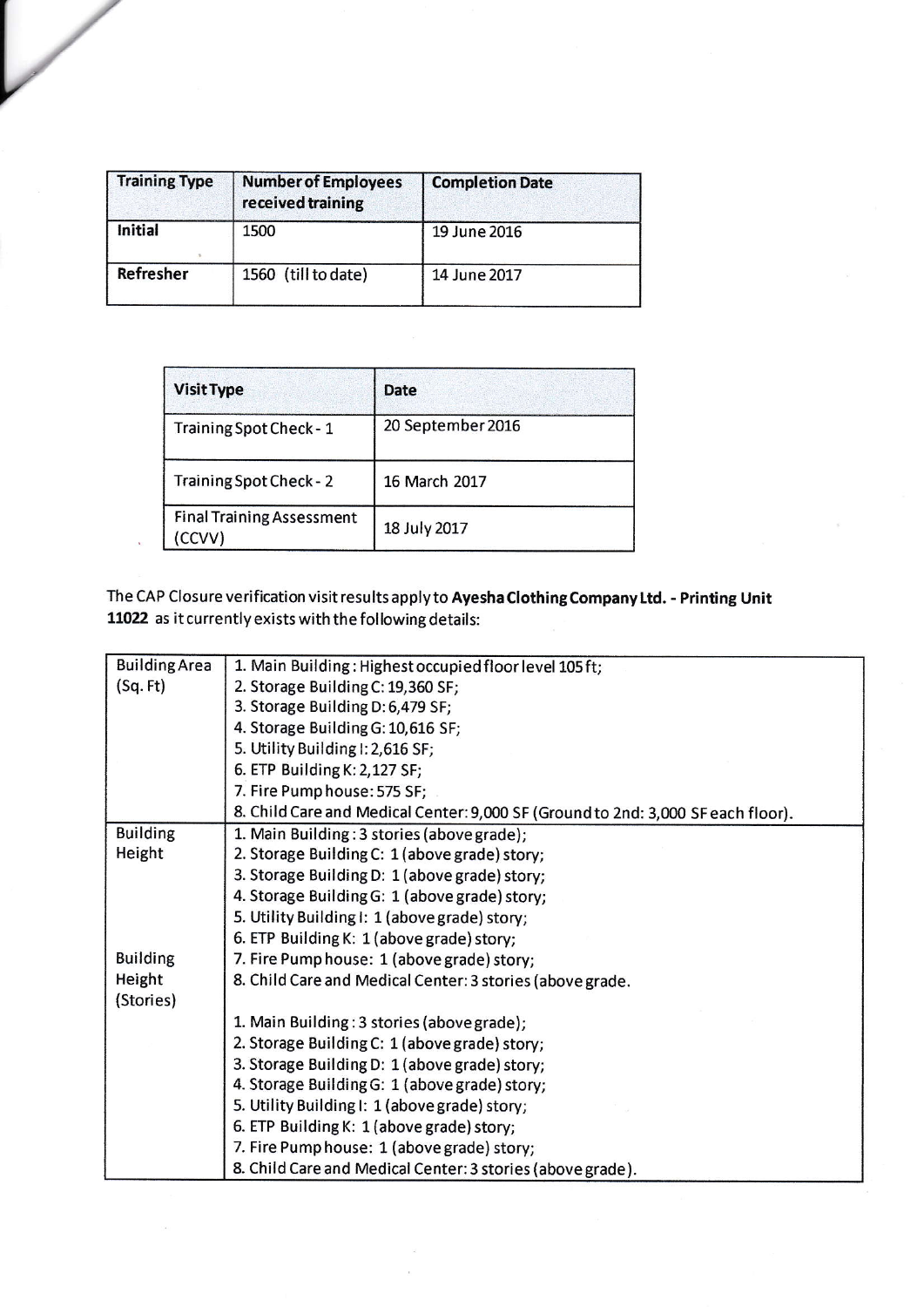| Construction | 1. Factory Building A: Non-rated;                                                        |
|--------------|------------------------------------------------------------------------------------------|
| Type         | 2. Storage Building C: Non-rated;                                                        |
| (Material)   | 3. Storage Building D: Non-rated;                                                        |
|              | 4. Storage Building G: Non-rated;                                                        |
|              | 5. Utility Building I: Non-rated;                                                        |
|              | 6. ETP Building K: Type-2;                                                               |
|              | 7. Fire pump house: Type-2;                                                              |
|              | 8. Child Care and Medical center: Type-2.                                                |
| Occupancy    | Occupancy Type - G2 (RMG)                                                                |
| Description  |                                                                                          |
|              | Number of Occupants:                                                                     |
|              | 1. Factory Building A: 890 (1st: 293, 2nd: 318, 3rd: 279)                                |
|              | 2. Storage Building C: 20                                                                |
|              | 3. Storage Building D: 5                                                                 |
|              | 4. Storage Building G: 10                                                                |
|              | 5. Utility Building I: 3                                                                 |
|              | 6. ETP Building K: 3                                                                     |
|              | 7. Fire Pump house: 1                                                                    |
|              | 8. Day Care and Medical Center: 23 (1st: 8, 2nd: 15, 3rd: capacity for 250 dining and 50 |
|              | prayer hall).                                                                            |
|              |                                                                                          |

The CAP Closure Verification Visit of Ayesha Clothing Company Ltd. - Printing Unit 11022 revealed that all Ncs listed in the cAP have been remediated.

For details of the Alliance Follow-up Spot Check (after CCVV report) refer to Appendix B.

This remediation assessment does not establish the extent to which the factory complies with all relevant provisions ofthe Ready-made Garment lndustry Guidelines and Harmonized Standard, the Bangladesh National Building Code, Fire Service Rules, laborlaw, or other regulatory mandates. Your factory remains responsible forcompliance with all relevant laws and regulations adopted and enforced by the Government of Bangladesh.

The Alliance is focused on systemic and sustainable improvements in fire, structural and electrical safety along with the maintenance of worker training within Bangladesh's garment factories. The Alliance commends you on completing all critical items listed in your approved CAP. This completion required agreat deal of effort and you should be proud of your accomplishment.

Your investments have helped create asaferworkplace foryour employees. These efforts also help build a positive imageof the Bangladesh apparelindustrythat benefits your business.

CAP completion is only the first step in building a sustainable culture of continuous improvement of workplace safety.

The Alliance expects all factories to sustain their commitment to safety through ongoing efforts to maintain the investments already made. Appendix c, ALLIANCE FACTORY MAINTENANCE EXPECTATIONS outlines these expectations.